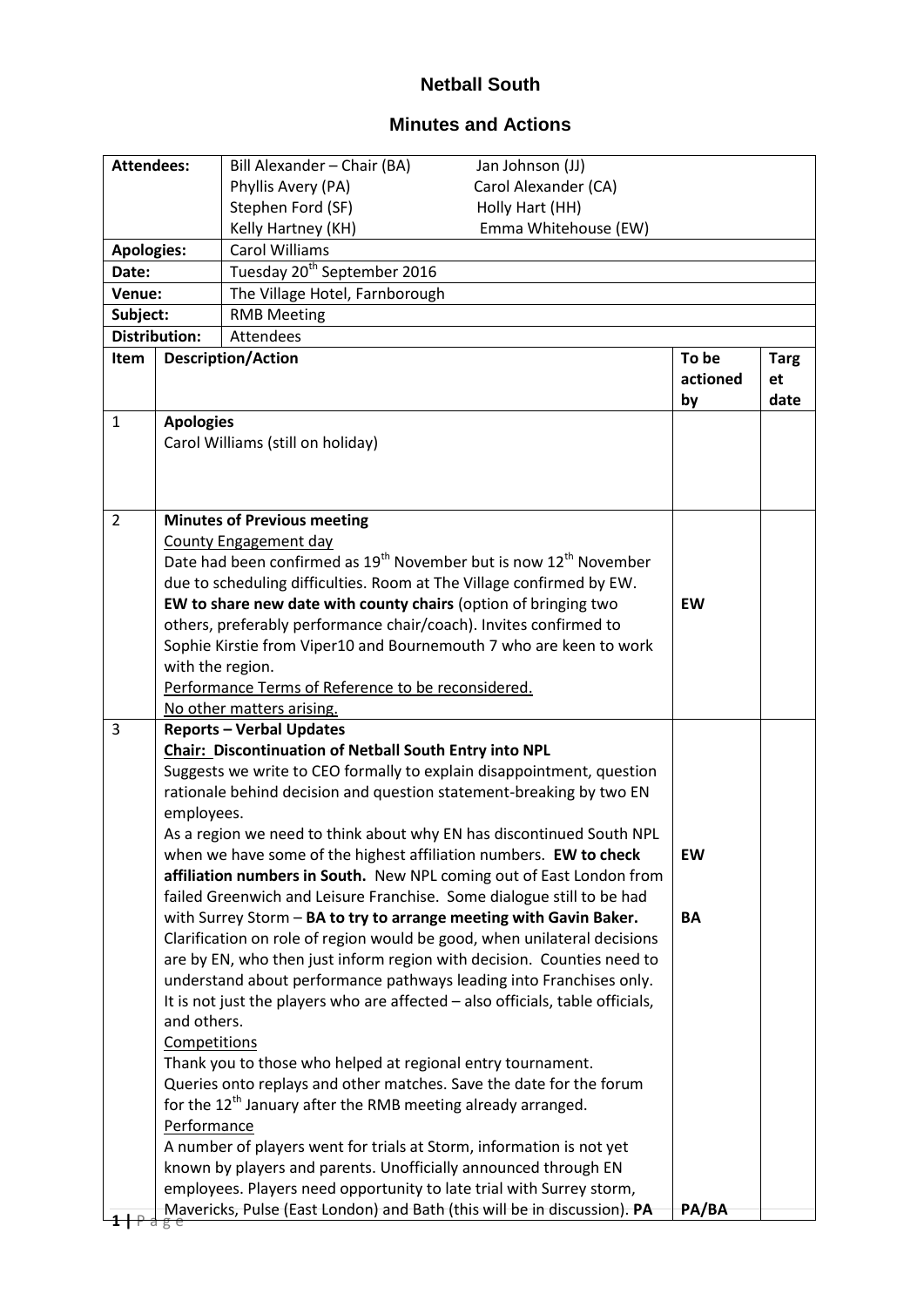|                | would like to be involved in discussions with Storm and LSE.           |            |  |
|----------------|------------------------------------------------------------------------|------------|--|
|                | Should Netball South add statement about why the announcement was      |            |  |
|                | made so late (NS not told by EN by mid-September). Decision is made    |            |  |
|                | not to add to statement.                                               |            |  |
|                | BA to go back to Di Lewis                                              | <b>BA</b>  |  |
|                | EW to put statement on Netball South Website through News article      |            |  |
|                | and banner                                                             |            |  |
| 4              | NPL - Di Lewis did not attend                                          |            |  |
| 5              | <b>NPL report and dissemination</b>                                    |            |  |
|                | Look at terms of agreement with ZOTI to understand what leaving the    |            |  |
|                | NPL means. Kit to be stored until the end of the season.               |            |  |
|                | BA to gain clarification of NPFL team.                                 | <b>BA</b>  |  |
|                | What do we do with report - file it or disseminate it?                 |            |  |
|                | Decision was to let specific people know the outcome including         |            |  |
|                | coach/assistant coach and team manager. BA to hold meeting with        | <b>BA</b>  |  |
|                | head coach to share problems.                                          |            |  |
|                | Any comments around the draft to be sent to BA to the end of the       | <b>ALL</b> |  |
|                | week, so Neil Tunnicliffe can make any amends and finalise report.     |            |  |
| 6              | Budget and finance 2016-2017                                           |            |  |
|                | Not yet together.                                                      |            |  |
|                | Expenses sometimes come in 3-4 months late from those involved -this   |            |  |
|                | is too long as affects the closing of accounts and budgets.            |            |  |
|                | To start setting expense deadlines. Once open things have been closed, |            |  |
|                | KH to send report to board.                                            | KH         |  |
|                | Healthy looking balance.                                               |            |  |
|                | Summer Camp profit is handed to KH from PA.                            |            |  |
| $\overline{7}$ | <b>South Targets and Achievements</b>                                  |            |  |
|                | No minutes taken - presentation made by HH. No Actions.                |            |  |
| 8              | Approval of TSG terms of Reference and Governance documents.           |            |  |
|                | <b>Application for Officiating TSG</b>                                 |            |  |
|                | Tracey Stubbs has applied and will go ahead as member on Officiating   |            |  |
|                | TSG.                                                                   |            |  |
|                | Good Governance - agreed                                               |            |  |
|                | South Regional Management - agreed                                     |            |  |
|                | Code of Conducts - agreed                                              |            |  |
|                | Officiating - agreed                                                   |            |  |
|                | Competition TSG - Add RMB to amended clause                            |            |  |
|                | Coaching TSG - SF to reword to old format.                             |            |  |
|                | On receipt of changes, EW to place on NS website through individual    | EW         |  |
|                | PDFs.                                                                  |            |  |
|                |                                                                        |            |  |
| 9              | Planning for County Chairs Forum - change of date.                     |            |  |
|                | Already discussed and actions made from previous minutes - see         |            |  |
|                | section 2.                                                             |            |  |
|                |                                                                        |            |  |
|                |                                                                        |            |  |
| 10             | First Aid for South Regional teams - CA                                |            |  |
|                | CA presented the two options and decision was made to use more         |            |  |
|                | expensive option. 9-12 people per session, £32.50pp, lasts 3 years,    |            |  |
|                | evening dates, can use classroom due to lower numbers.                 |            |  |
|                | CA to take to remaining TSGs and then liaise with EW and First Aid     | <b>CA</b>  |  |